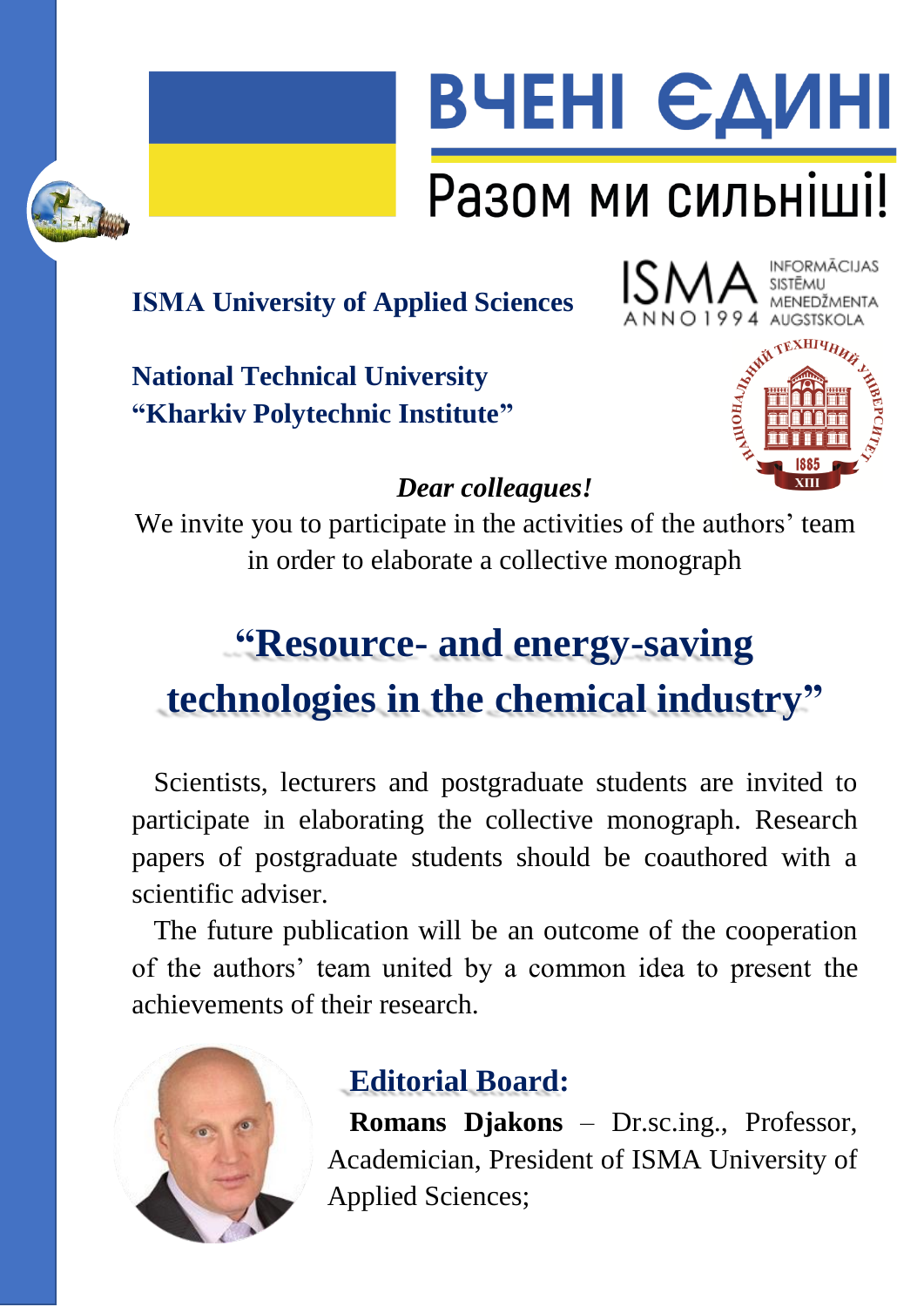#### **Tovazhnianskyi Leonid Leonidovych** –

Doctor of Engineering, Professor, Corresponding Member of NASU, Honored Worker of Science and Technology of Ukraine, Honored Worker of Higher School of Ukraine, Laureate of the State Prize of



Ukraine in Science and Technology, Honored Academician of the Academy of Educational Sciences of Ukraine, Honorary Rector of the National Technical University "Kharkiv Polytechnic Institute", Adviser to the Rector, Head of the Academic Council of the National Technical University "Kharkiv Polytechnic Institute";



**Lisachuk Heorhii Viktorovych** – Doctor of Engineering, Professor, Honored Worker of Science and Technology of Ukraine, Laureate of the State Prize of Ukraine in Science and Technology, Head of the Research Department of the National

Technical University "Kharkiv Polytechnic Institute";

**Sakhnenko Mykola Dmytrovych** – Doctor of Engineering, Professor, Laureate of the State Prize of Ukraine named after B. Paton, Academician of the Academy of Sciences of the Higher School of Ukraine, Head of the Department of Physical



Chemistry of the National Technical University "Kharkiv Polytechnic Institute".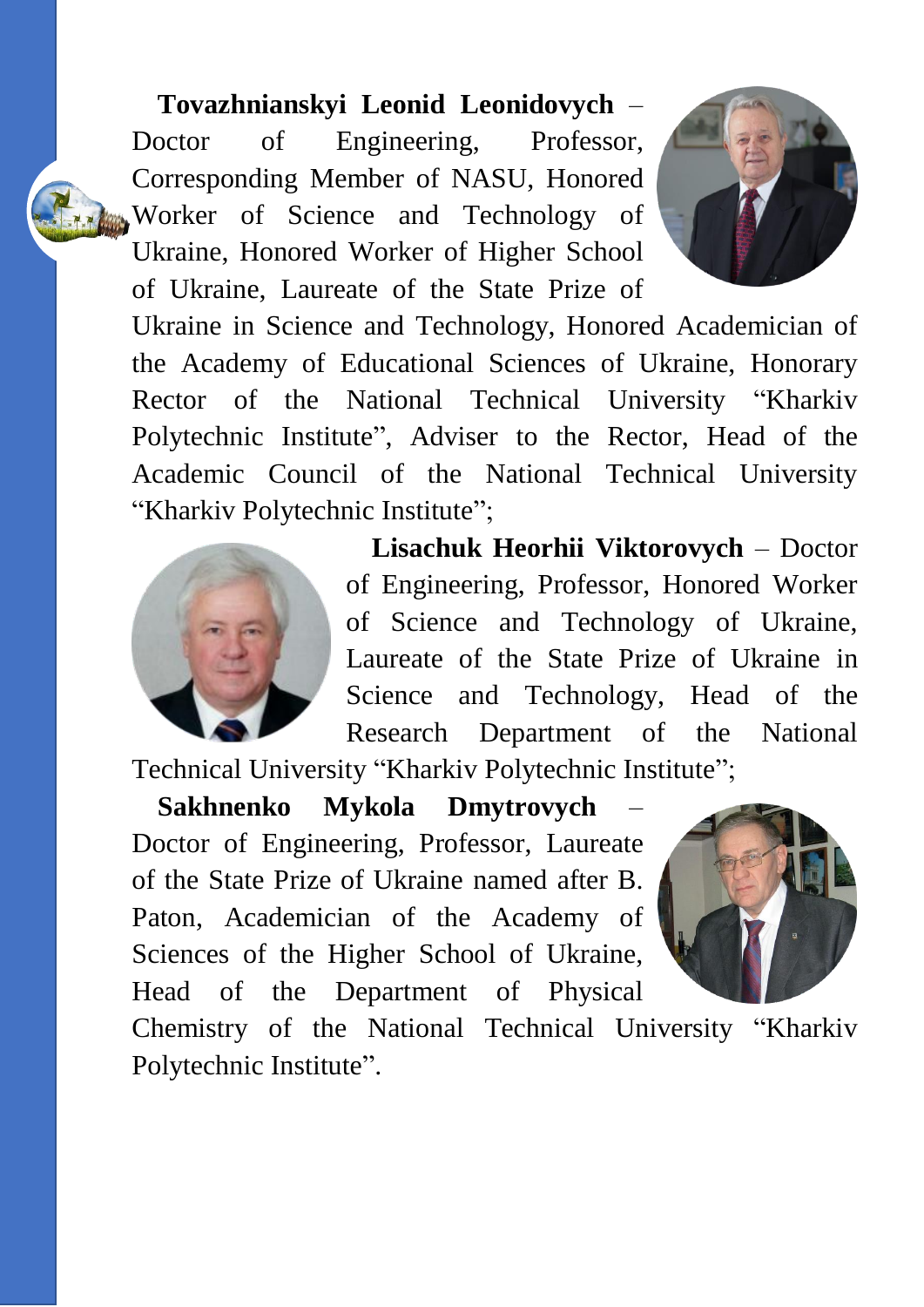**Why is the publication of the monograph section valuable?** (for fulfilling the licensing conditions, for obtain the degree of Doctor and Candidate of Sciences, for awarding the degree of Doctor of Philosophy (PhD), for young scientists)

#### **[LEARN MORE](https://cuesc.org.ua/images/informlist/value.pdf)**

The monograph will be published by the European publishing house **"Izdevnieciba "Baltija Publishing"** (Riga, Latvia) and recommended for printing by the academic council of the scientific institution. Three peer-reviewers, whose names are indicted in the output data, guarantee high-quality peer-review.

The monograph is also awarded **ISBN** that will allow authors to participate in developing a collective scientific paper published in the country of the European Union.

Every article included in a collective monograph is awarded **DOI**, which allows the authors to find their scientific work on the [Open Ukrainian Citation Index \(OUCI\)](http://ouci.dntb.gov.ua/) site, which was developed by specialists of the State Scientific and Technical Library of Ukraine on behalf of the Collegium of the Ministry of Education and Science of Ukraine.

The monograph [will be available on the website](http://baltijapublishing.lv/omp/index.php/bp/catalog/category/mono) of the European publisher "Izdevnieciba "Baltija Publishing".

Authors of the collective monograph will receive electronic **copy of the publication**.

Each co-author will receive **a certificate**.

**Papers are accepted** in Latvian, English, Ukrainian and Russian (only for foreign participants).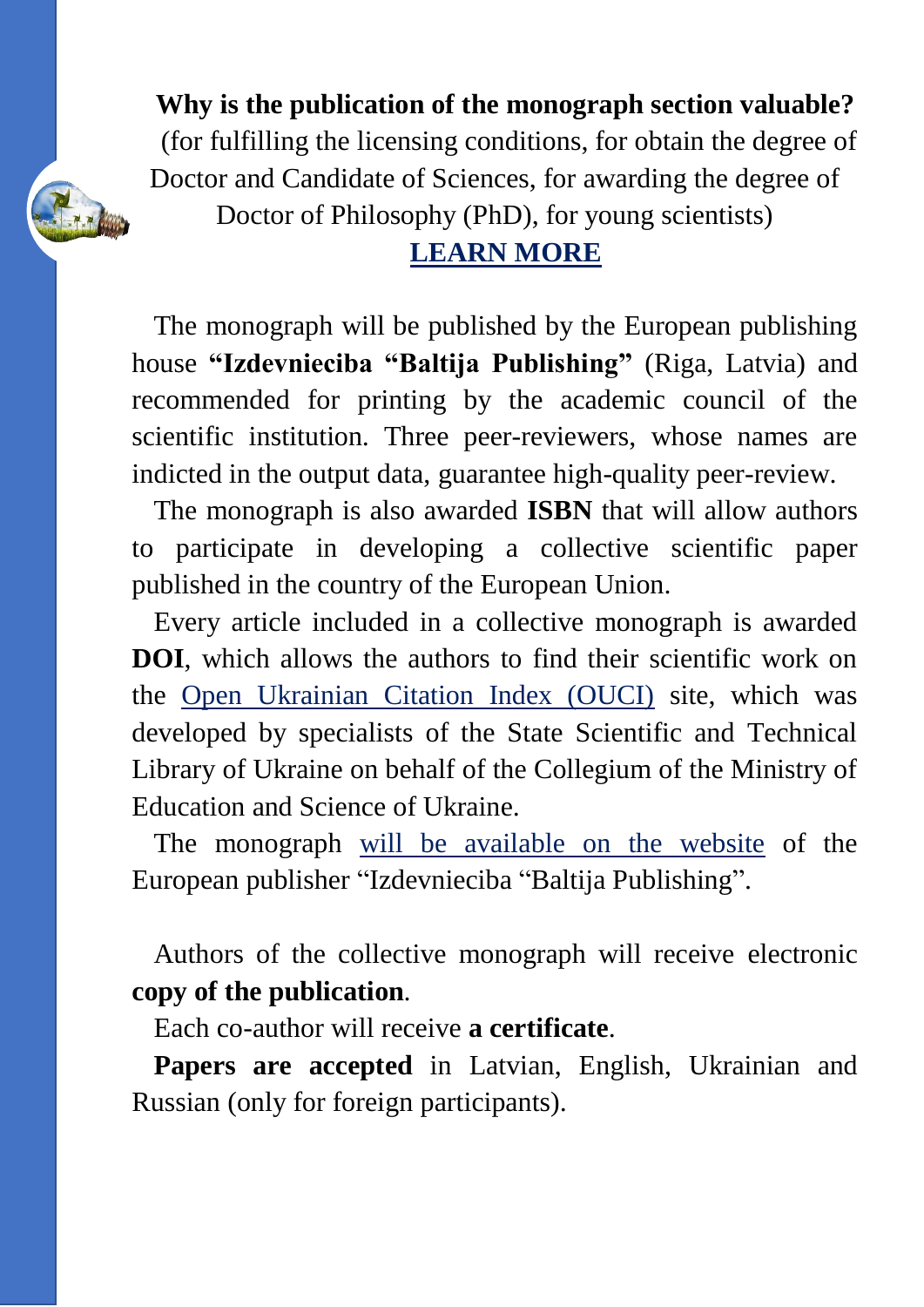#### **Key Dates:**

**Submission of applications and articles for publishing in the monograph:** before April 29, 2022 (inclusively).

**Feedback on papers acceptance:** within 1–2 working days after papers receipt.

**E-mail distribution of monograph's mock-up:** on July 8, 2022.

#### **Registration Procedure:**

The authors should send the following documents for publishing papers in the collective monograph to **[tech@cuesc.org.ua](mailto:tech@cuesc.org.ua) before April 29, 2022**:

1. **[application form in a separate file](https://docs.google.com/forms/d/e/1FAIpQLSefjRE9NvwOiCNX9K_C_gP7coPL1eI-bR2A_45Ft2SeJqrbmQ/viewform)**;

2. scientific paper for publishing (! authors receive banking details after sending a scientific article and application form).

**Re:** COLLECTIVE MONOGRAPH ON TECHNICAL SCIENCES.

### **Monograph's target subject-matter:**

 Energy and resource saving and engineering computer support of industrial productions.

Low-temperature synthesis of ceramic materials.

 Use (utilization) and waste recycling (organic and inorganic) in the chemical industry.

 Fuel and energy complex of Ukraine and trends in the use of mineral fuels.

• The hydrogen economy.

 Resource-saving technologies in the formation of multicomponent coatings (for mechanical engineering).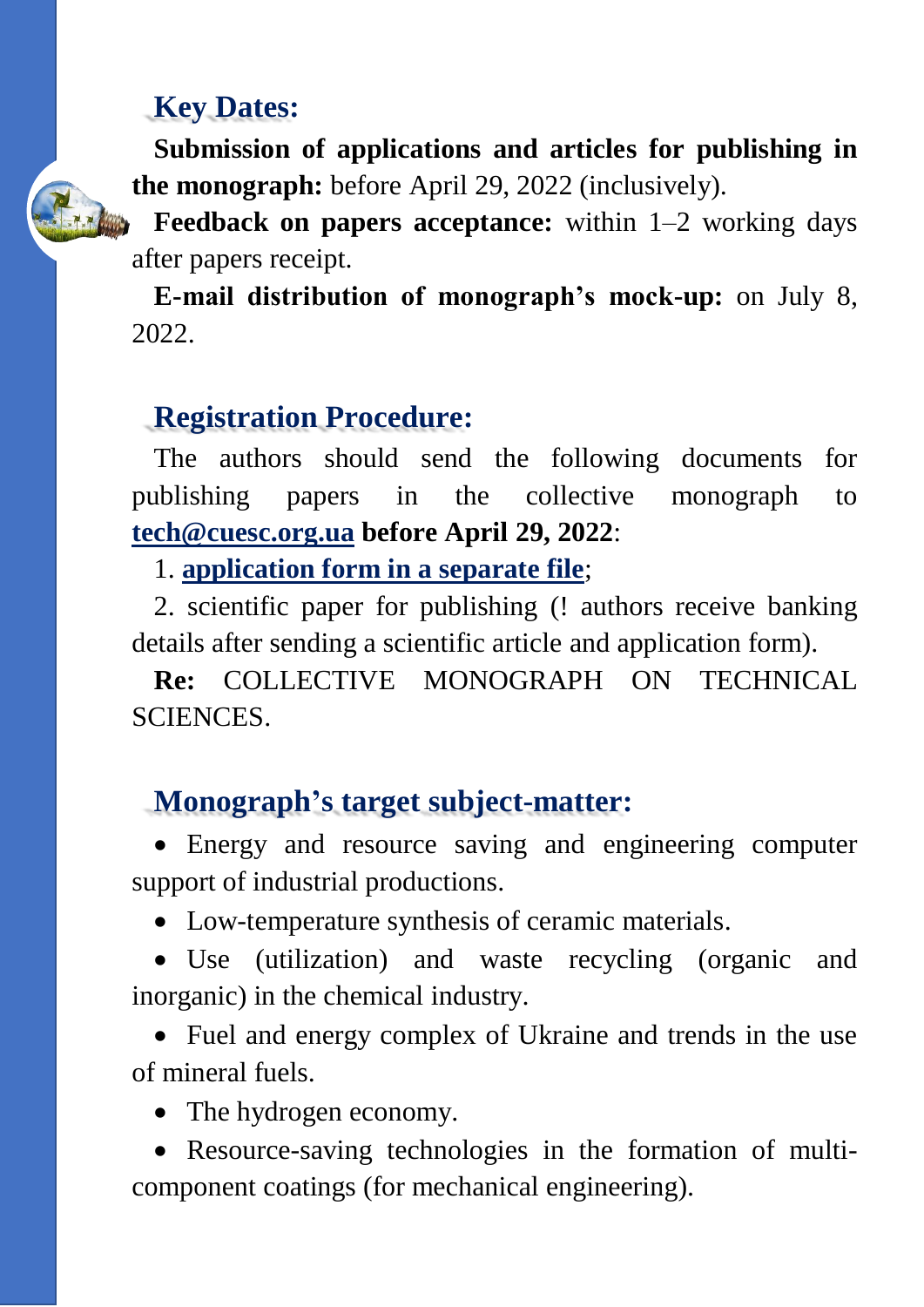#### **Requirements for Articles' Execution:**

An article should be a holistic document of scientific content that involves the results of the author's original researchers.

The volume of the monograph subsection should be at least 15–30 pages. A4 paper format, line space – 1,5; Times New Roman, 14 size; all margins – 20 mm.

#### **Article general structure:**

Author's surname and initials; academic degree and title, post, place of employment; address of office (in English regardless of the article language); article title.

A paper has to have the following structure: a short introduction (1–2 pages), 2–3 equally weighted sections and conclusion (1 page), summary 7–10 sentences in article's language (to indicate a range of problems and research results).

An article must have per-page citations as well as References at the end of the article. Citations should be indicated with a figure without brackets and dots by virtue of Microsoft Word references.

To improve the quality level of scientific citations in the scientometric database [Open Ukrainian Citation Index \(OUCI\),](http://ouci.dntb.gov.ua/) it is important to indicate **DOI** for every source which it has.

*Attention!* References are in a source language and executed taking into account the National Standard of Ukraine [DSTU](https://cuesc.org.ua/bibl.pdf)  [8302: 2015 "Information and documentation. Bibliographic](https://cuesc.org.ua/bibl.pdf)  [reference. General principles and rules of composition".](https://cuesc.org.ua/bibl.pdf)

*Attention!* In case of submitting a non-English article, an author should additionally submit an English name of the section and its structural elements (subsections) (see a design sample).